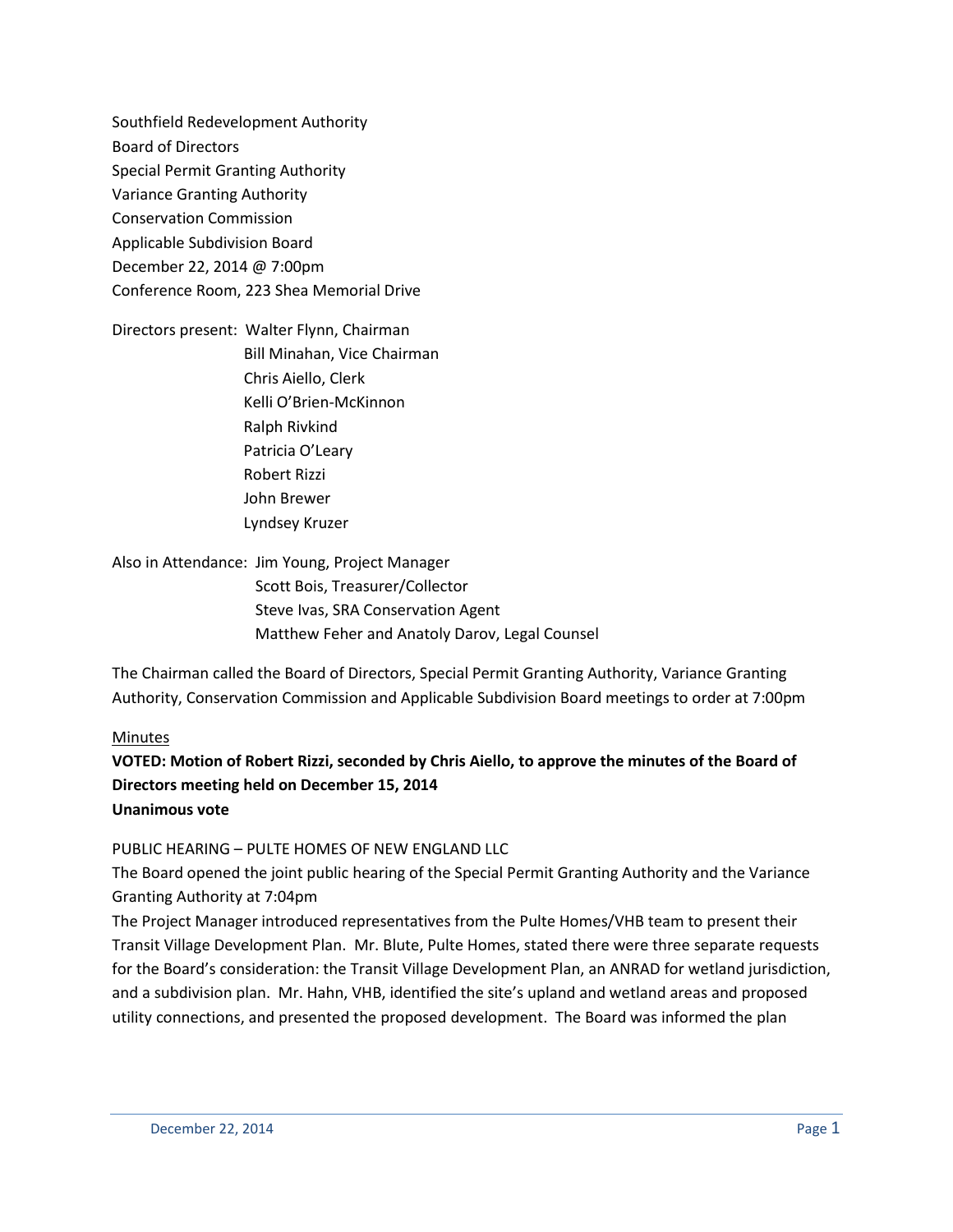included four free standing 4-story residential buildings with a total of 200 condo units, 326 parking spaces and two vehicular access points off Trotter Rd.

The Project Manager indicated the Transit Village Development Plan application was advanced enough in its design for the applicant to identify and request four variances from the Zoning By-Laws and a total of six waivers from the Regulations, all geared to garner an as-of-right use approval under the Zoning By-Laws.

Mr. Young noted the Variance Requests from some dimensional requirements for the Apartments (A) Building Form, and waivers of certain requirements from the NAS South Weymouth Architectural and Urban Design Standards and Guidelines, and NAS South Weymouth Sustainability Standards and Guidelines. He noted that he had prepared a two-part Board Measure with a proposed form of Decision with Conditions that included a Project Review Fee of \$7,500, evaluation of a lower residential parking ratio and detailed plans for landscaping/screening at time of Site Plan Application, and minimum 1 inch window and door reveals.

Mr. Brewer was informed that there would be four separate and distinct buildings of different color schemes. Mr. Aiello was informed the current parking ratio was 1.6 spaces per unit. Ms. Kruzer was informed that any wetland replication issues would be taken up during the Notice of Intent process.

## PUBLIC HEARING COMMENTS

Eric Miller, Southfield Resident, spoke favorably for the proposal and asked that the screening plantings be evergreen for year round coverage of the parking lot. He voiced concern that the number of parking spaces may be insufficient, that parking problems already existed in the neighborhood, and that MBTA commuters should not be allowed to park at Transit Village's parking lot. Discussion ensued on the creation and enforcement of a parking policy for Transit Village residents.

Steve LeMott, Southfield Resident, spoke favorably for the proposal, but voiced concern on the location of Building C and suggested it be pushed back 10 feet (into wetland buffer zone). He also voiced concern on the potential traffic impacts from the (future) access for the Winterwoods project to be located north of the Transit Village site. He asked for Calnan Road to be considered as a secondary access road to Winterwoods.

David Doyle, Southfield Resident, was informed that permission to build in a riverfront area zone required a detailed application process. He stated the location of the first building & parking lot was not favorable, and that the Multi Model Center was not discussed in the Development Plan. The overall development plan seemed to be losing the character and features of the SouthField dream, and he asked the Board to refer the plan back for a redesign.

Lenore White, Independent Wetlands Observer, stated that DEP standards required an applicant seeking to build in a riverfront area zone to demonstrate that there was no practical alternative.

Mike Gallahue, Southfield Resident, stated that for-sale condo units were more appealing than rental units, but did not favor the front parking. He asked and was informed that the Master Plan as presented in the Final Environmental Impact Report (FEIR) included 5 multifamily structures in the vicinity of the Transit Village.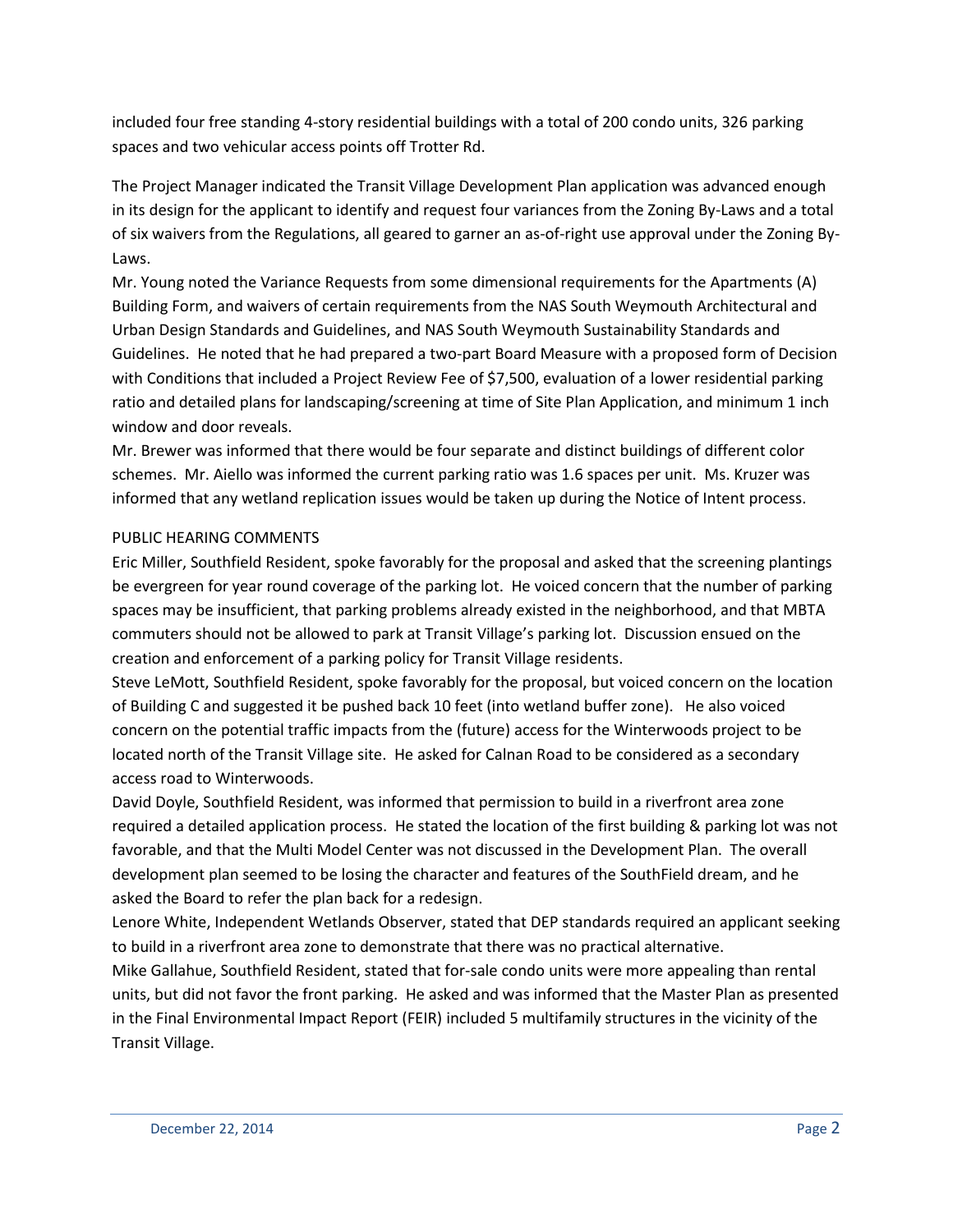Mike Bromberg, Rockland Open Space Committee, noted that the FEIR Certificate stated that a 200 ft. wildlife movement area on each side of French's Stream should be protected, and that the Certificate was the footprint for the whole base-wide project. Marc Bergeron, VHB, confirmed that the FEIR required a 400' wide wildlife corridor along French's Stream (south of a future wastewater treatment plant) and that the report acknowledged that the wildlife corridor may be interrupted by the future alignment of Trotter Road and East/West Parkway. Mr. Bergeron stated Trotter Road/Calnan Road was north of the proposed wastewater treatment facility. Mr. Bromberg stated he was not opposed to the plan, but did oppose having portions of the parking lot within the 200 ft. riverfront area. Donald Cann, Rockland Open Space Committee, voiced concern on the wildlife corridor being interrupted and stated it was critical to save open space and animal connectivity. He asked, if possible, to reduce the size of the parking lot at Calnan Road. Mr. Bergeron noted Calnan Road impacts would not be greater than what was identified in the FEIR.

Mary Parsons, Rockland, had no problem with the development plan except for the encroachment on French's Stream. She noted a portion of a building and parking lot near Calnan Road were in the 50 ft. riverfront area, and was concerned about increases to storm flows from French's Stream, which was frequently a flooding problem in the Town of Rockland. Ms. Parsons was informed that the proposed development plan was consistent with the Master Plan presented in the FEIR, and that drainage design would be reviewed during the Site Plan/Notice of Intent process.

Ed Kimball, Rockland Selectman, noted the Transit Village was located on roadways that already existed, near the MBTA Station and USCG Buoy Depot, and that the proposed building locations gave opportunity to deal with future alignments, as necessary, to Trotter Rd. He stated that Pulte Homes was willing to invest money to build owner-occupied units, and that it made sense to move the project forward.

Donald Stewart, Weymouth, opposed the project based on his concern that Weymouth's sewer system did not have the capacity for Southfield's build-out. Mr. Stewart was informed that Phase 1 Development to date was still within the thresholds of the DEP Sewer Extension Permit. He requested a copy of the Sewer Extension permit.

Mayor Kay, Weymouth, noted that the project was within the capacities allowed in the Water and Wastewater Agreement between the Town of Weymouth and SRA.

Dominic Galluzzo, Weymouth, was informed that there were 308 bedrooms proposed in the plan, that it was consistent with other multifamily development at Southfield and that Pulte Homes was not inclined at this point in time to change their plan, by removing one or more buildings.

# **VOTED: Motion of Lyndsey Kruzer, seconded by John Brewer to close the Public Hearing Unanimous vote**

The Public Hearing ended 8:08pm

Board Measure 14-037

**VOTED (#1): Motion of Bill Minahan, seconded by Chris Aiello, that the Special Permit Granting Authority approve, with conditions, the Development Plan Application for Transit Village submitted by Pulte Homes of New England, LLC, this approval does not however approve any requests for**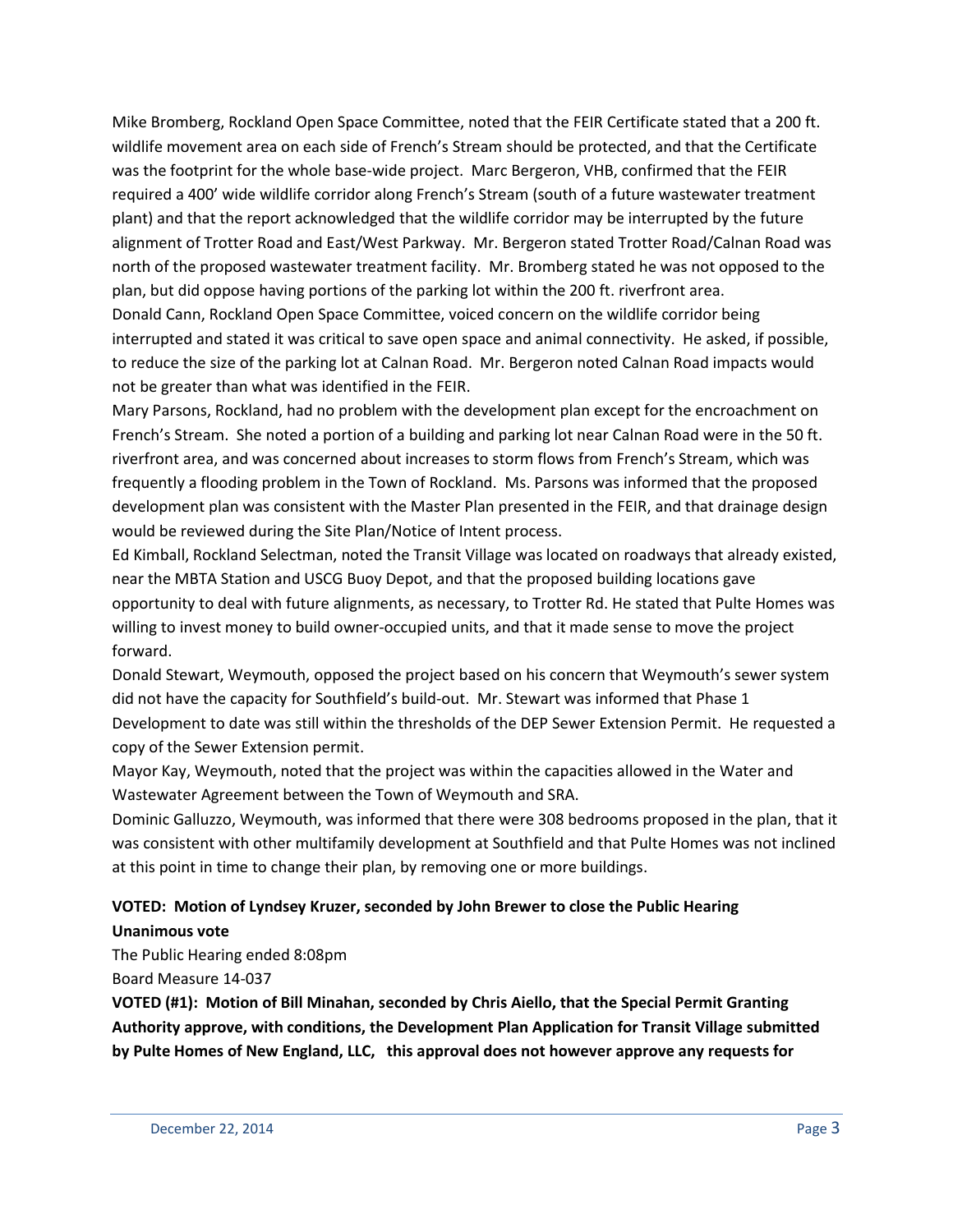# **variances, which shall be subject to approval by the Variance Granting Authority Unanimous vote**

Ms. Kruzer was informed that the same permit conditions applied to both the Development Plan and Variance requests.

The Applicant requested four (4) Variances from the terms of Zoning and Land Use By-Laws, Section 6.5, Form Base Code for Apartment (A) related to Lot Area, Front Setback, Side Setback and Front Parking Access Entry.

A lengthy discussion ensued on the uncertainty of the final design of Trotter Rd., the uncertainty of the western section of the Delahunt Parkway connection, the need for pedestrian paths, wildlife corridors, landscape screening/buffering, using Calnan Road as an emergency access (to Winterwoods) and the Transit Village parcel location between Trotter Rd. and Wetlands.

The Chairman was informed that comments on the Development Plan were received from the Towns of Weymouth and Abington, and that the Weymouth Fire Department could conduct detailed reviews during the Site Plan Application process.

# **VOTED (#2): Motion of Bill Minahan, seconded by Robert Rizzi, that the Variance Granting Authority approve with conditions, the request for Variances submitted by Pulte Homes of New England, LLC as described in the Development Plan Application for Transit Village dated November 2014 Unanimous vote**

The Project Manager had prepared a Decision with conditions for the Directors to sign on the Joint Application to the Special Permit Granting Authority and the Variance Granting Authority for Development Plan and Variance Request Approvals.

## PUBLIC HEARING – PULTE HOMES OF NEW ENGLAND, LLC

The Board opened the Conservation Commission public hearing at 8:15pm

Mr. Bergeron presented an updated map with wetland delineations, and noted they were requesting determination of the jurisdictional limits on the property, subject to the Wetland Protection Act. He noted that Mr. Ivas and Ms. White visited the site on December  $19<sup>th</sup>$  and made minor boundary changes to represent current field conditions.

Discussion ensued on the location of Building C and the wetland buffer zone directly behind it. Mr. Ivas stated the Notice of Intent was the next step in the permitting process.

## PUBLIC HEARING COMMENTS

Mr. Galluzzo, Weymouth, noted that a plan dated June 2013 was being presented, and that Mr. Barry declared all through 2013 that there was no interest from anyone to invest in SouthField.

# **VOTED: Motion of Bill Minahan, seconded by John Brewer, to close the Public Hearing**

## **Unanimous vote**

The Hearing closed at 8:30pm Board Measure 14-040

**VOTED: Motion of Robert Rizzi, seconded by Chris Aiello, to approve the Abbreviated Notice of Resource Area Delineation for Transit Village and Winterwoods dated December 3, 2014 and to issue**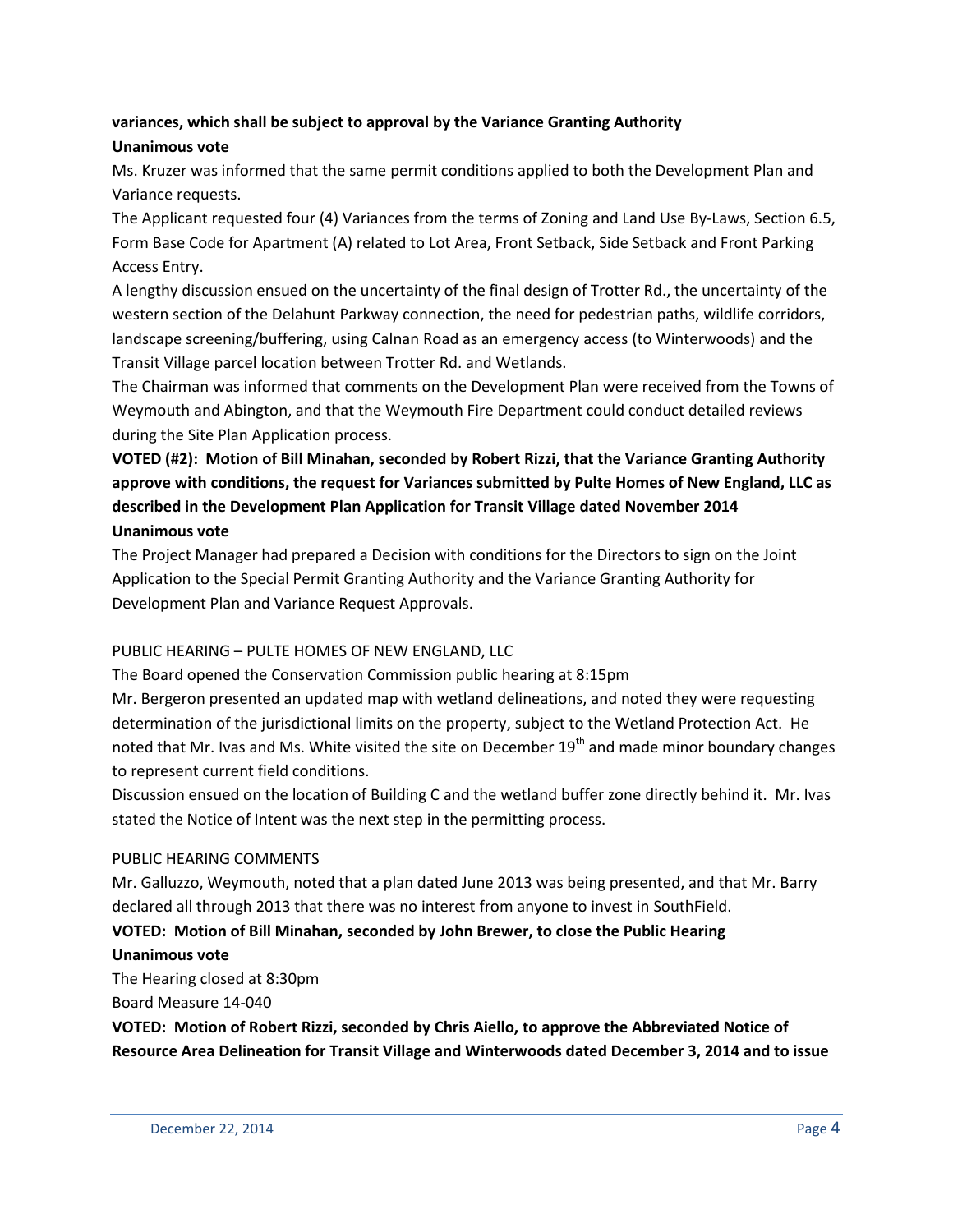### **the Order of Resource Area Delineation as presented Unanimous vote**

The Conservation Agent prepared an Order of Resource Area Delineation for the Board to sign.

### Applicable Subdivision Board

Mr. Young informed the Board that the proposed subdivision of lots for the Transit Village shown on the ANR Plan, fronted on Trotter Road which was certified, maintained and used as a public way, as such, the Plan did not require approval under the Subdivision Control Law. Board Measure 14-038

**VOTED: Motion of Bill Minahan, seconded by Kelli O'Brien-McKinnon, that approval under the Subdivision Control Law is not required for the subdivision of land and creation of Parcels TV-1, MB-1 and TR-1 as shown on the ANR Plan for Transit Village and Trotter Road dated December 15, 2014, and that the Board hereby certifies that the section of Trotter Road shown on the ANR Plan is being maintained and used as a public way**

#### **Unanimous vote**

The Board thanked Pulte Homes representatives for their detailed Development Plan. Mr. Blute thanked the Board for their support; his team departed the meeting.

#### Parkway Financing MOA Agreement

Mr. Feher updated the Board on the Parkway Financing MOA Agreement noting that LNR/Starwood was still reviewing A&F's draft agreement. He suggested the Board approve the draft Agreement subject to further amendments deemed proper and appropriate by the Chairman, and to authorize the Chairman to execute the final MOA. Two items, the Security Terms and the triggers for Special Assessment on commercial property, were still subjects of concern to LNR/Starwood.

Mr. Minahan stated he expected to have a final draft agreement ready to be voted. The Chairman stated it was 99% ready. The Board was informed that A&F would have the Amended Parkway MOA and Phase II Parkway Commitment completed before Christmas, and that A&F had not yet commented on LNR's changes to the Amended MOA.

#### Board Measure 14-036

**VOTED: Motion of John Brewer, seconded by Robert Rizzi, that the Board of Directors approve the Second Amendment to the Amended and Restated Memorandum of Agreement on the financing for the South Shore Tri-Town Development Corporation's Parkway ("Parkway Financing MOA Amendment;) as presented on December 22, 2014, subject to further modification deemed necessary and reasonable in the discretion of the Chairman of the Board, and further, that the Chairman be and hereby is authorized and directed, in the name and on behalf of the Authority, to execute and deliver the Parkway Financing MOA Amendment.**

**7-2 vote Minahan and McKinnon opposed**

The Board was informed that it was premature at this time to consider the Transfer of Ways to the Town